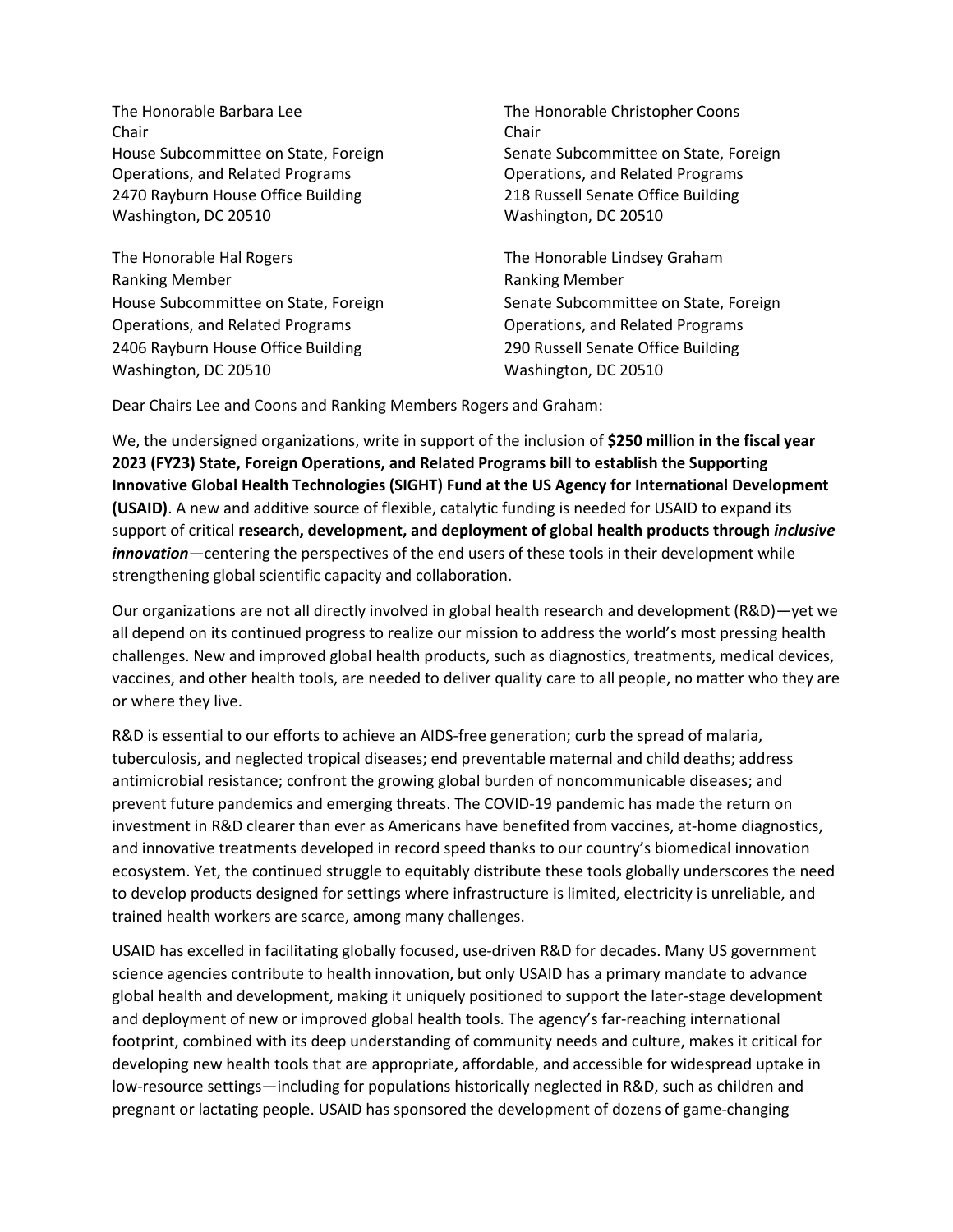technologies, including better treatments for tuberculosis and malaria, rapid diagnostics for HIV, insecticide-treated bednets to prevent mosquito-borne illnesses, devices that save the lives of newborns and their mothers, and a meningitis A vaccine that has virtually eliminated this disease wherever used.

However, a fresh approach to funding innovation is needed to solve three interrelated challenges confronting the agency: a trend of **declining funding for R&D** relative to overall USAID global health spending; a **siloed, disease-specific approach** to innovation investments that limits opportunities for USAID to support multipurpose health tools and a responsive research portfolio that can be refocused during emergencies like COVID-19; and **growing demands on all global health funding** lines that can force difficult decisions between either using imperfect tools to drive immediate impact or developing more powerful tools to drive long-term progress. A dedicated new source of flexible R&D funding, supplementing current avenues for funding innovation from existing global health appropriations lines, could be tapped for different health challenges as needs evolve and scientific opportunities emerge, improve research coordination across the USAID Global Health Bureau, and enable the agency to make forward-looking investments by centralizing the risk inherent in funding R&D.

The SIGHT Fund could address these challenges and stock the global health toolbox of tomorrow with a dual mandate of ensuring that the process of innovation centers the perspectives of the people who will use these tools in every stage of product development and prioritizing research partnerships that strengthen scientific capacity globally, reflecting the agency's growing commitment to inclusive development.

Today's bedrock global health tools—like antiretroviral treatment for HIV/AIDS, oral rehydration therapy to save lives from diarrheal diseases, and vaccines that have dramatically reduced child mortality globally—are the product of robust R&D investments by the US government and global partners over the past several decades. We must invest proactively in innovation today to ensure continued progress in global health in the years to come. **The SIGHT Fund, established with an initial investment of \$250 million, a level of funding representing less than 3 percent of current US spending on global health, could catalyze the development of tools that accelerate progress against emerging and enduring global health challenges**—saving US taxpayer dollars, maximizing the impact of programs, and ultimately improving and saving lives around the world.

We stand ready to work with you to advance US leadership in global health innovation and ask that support for global health R&D, including through the creation of this new funding line for innovation, not come at the expense of other humanitarian assistance and development accounts. We recognize that Congress faces many important budget decisions and believe that continued robust investment in global health, including through the establishment of the SIGHT Fund with a \$250 million appropriation in FY23, should be prioritized as America continues its rich tradition of global leadership.

Please contact Emily Conron at the Global Health Technologies Coalition at [econron@ghtcoalition.org](mailto:econron@ghtcoalition.org) should you have any questions about this proposal. Thank you in advance for your consideration.

## Signed,

1,000 Days 3rd Stone Design Advancing Synergy American Academy of Pediatrics American Society of Tropical Medicine and Hygiene

AVAC Bay Area Global Health Alliance BEMPU Health Better World Campaign Bilimetrix s.r.l.